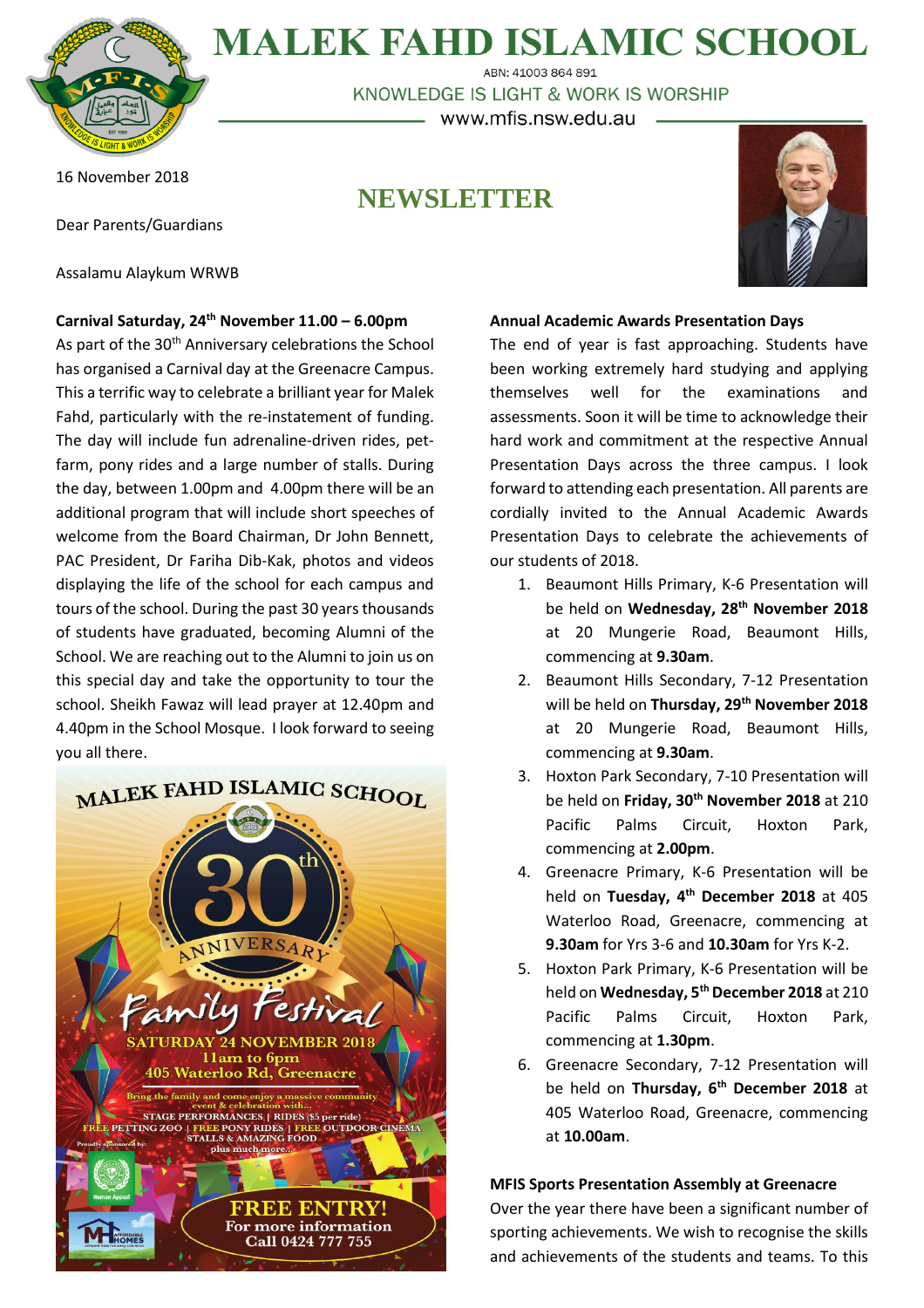end the inaugural Year 7 to 11 Sports Presentation Assembly will be held **Wednesday, 28th November** in the Greenacre Secondary Hall commencing at 1.40pm. This assembly recognises students who have represented Malek Fahd in Gala days, Swimming, Cross Country, athletics and after-school sports and will culminate in the naming of the Sportswoman and Sportsman of the Year. Parents and family are cordially invited. I congratulate Mr Geoff Spotswood, Head of PDHPE for this initiative.

#### **Kindergarten and Year 7 Orientations**

Early this Term, the Primary School held the Kindergarten orientations where we welcomed the 2019 Kindergarten students and their parents. While the parents were welcomed at a parent information session, the children happily took part in the activities organised by the Kindergarten teachers. During the orientation sessions, children had the opportunity to meet and make new friends and took part in their first formal schooling experience. The orientation sessions also allowed staff to observe the children and their readiness for school.

As we welcomed a new group of children in Kindergarten, we also prepared our Year 6 students who will be leaving us, to move on to high school in 2019. Congratulations to all the children who are moving on to a new phase of their lives whether it be starting school for the first time or starting high school, we wish you all the best and hope you have a successful year ahead.

#### **Islamic School's Principals Meeting**

Principals of other Islamic Schools were invited to attend a first ever meet and greet meeting here at the Greenacre campus on Tuesday,  $6<sup>th</sup>$  November. It was certainly a very informative meeting with the exchange of engaging and valuable dialogue between all. The collaborative nature and collegiality is invaluable. We hope to have more regular gatherings where our common interest can be shared to benefit our students' education and wellbeing.

#### **Year 6 Camp**

This week Year 6 students from Greenacre and Hoxton Park attended the annual camp at the Great Aussie Bush camp at Tea Gardens for three days. All reports indicate the students had great fun and enjoyed the opportunity to spend time socially interacting with each other. It was the first-time students from campuses combined to attend a camp.

This year we have commenced the connecting of students across campuses with positive outcomes and we will continue to foster connectedness in this way. Students learnt raft building, they participated in archery, canoeing, the giant swing, the flying fox, rock climbing, and an excitingly fun activity called Lost Island which called upon team skills of communication and cooperation as well as physical strength. All of the activities the children did at the camp enhanced and consolidated life skills that they will carry with them, along with fun memories, for a life time.

Thank you to Mr Saddik for organising this camp, Ms Khoder, Ms Parker, Ms Haddad, Ms Kheir and Ms Yolbir for attending the camp and supervision the students. It is hoped that next year all Year 6 students will take up the opportunity to experience such an extensive wider curricular program.

#### **Swimming Classes and Swimming Carnival**

During Term 4, Primary students across the campuses are taking part in Learn to Swim programs. Knowing how to swim is such an important life skill for our students and I applaud and thank our parents and staff for supporting this important initiative. For the first time at Malek Fahd, Year 7 students at the Greenacre campus are taking part in a six-week swimming program to enhance their swimming skills. All boys and girls have improved their aquatic competence as a result of their wholehearted commitment to the program.

It will culminate in a Swimming carnival for Year 7 students, as well as selected students of Years 8 to 11 who are strong competitive swimmers, to be held on **Thursday, 22nd November**. The boys event will be from 8.30am to 12pm and the girls event will run from 12pm to 3.30pm. This carnival will include events for talented swimmers and also events for Year 7 students who are developing their swimming ability and confidence. This is another first for the School and I applaud the PDHPE staff for their leadership and initiative in this area.

#### **Re-Enrolment Forms**

All parents are reminded to submit their child/ren's Re-Enrolment forms to the Administration Office as soon as possible to secure their enrolment for 2019.